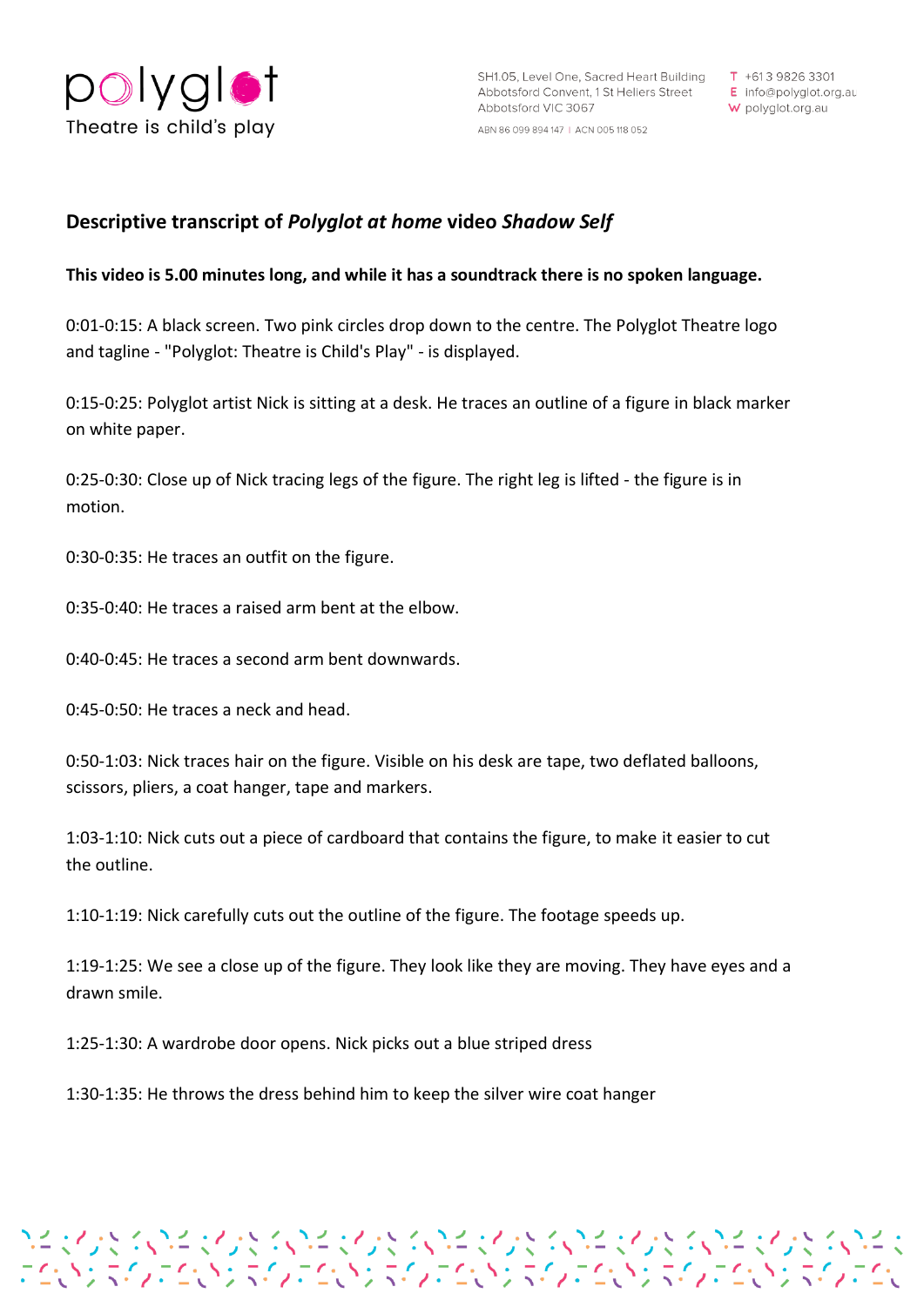1:35-1:50: Nick uses pliers to cut the hanger. He bends part of the hanger into a straight piece of wire with a small curved end.

1:50-2:00: He attaches the figure to the curved end of the wire with masking tape.

2:00-2:05: He shines a red torch/flashlight at the figure and in front of him

2:05-2:10: Nick attaches the red torch/flashlight to the wire using masking tape, with the light shining on the figure.

2:10-2:15: He continues taping the top and bottom of the torch/flashlight to the wire.

2:15-2:20: He finishes affixing tape to the torch/flashlight. The light illuminates the figure.

2:20-2:30: Nick holds his hand out to see the figure's shadow on his palm.

2:30-2:35: The scene changes to a black alarm clock with '3:38' displayed in blue. It sits on a small table next to a bed.

2:35-2:40: The light fades from day to night. Nick is asleep in bed wearing an eye mask. The clock changes to 9.23.

2:40-2:45: Nick wakes up and stirs.

2:45-2:50: He lifts the eye mask to his forehead, looks around and climbs out of bed.

2:50-2:55: Nick sits on his bed with his feet on the ground and looks around.

2:55-3:00: He picks up the figure, turns on the torch/flashlight, and shines it on the wall behind his pillow. The figure's shadow is cast on the wall in a circle of light.

3:00-3:05: He slowly moves the figure further away from the wall so that the shadow becomes larger.

3:05-3:10: Nick exits his bedroom.

3:10-3:15: He walks down a dark hallway shining the figure on the walls to his left and right.